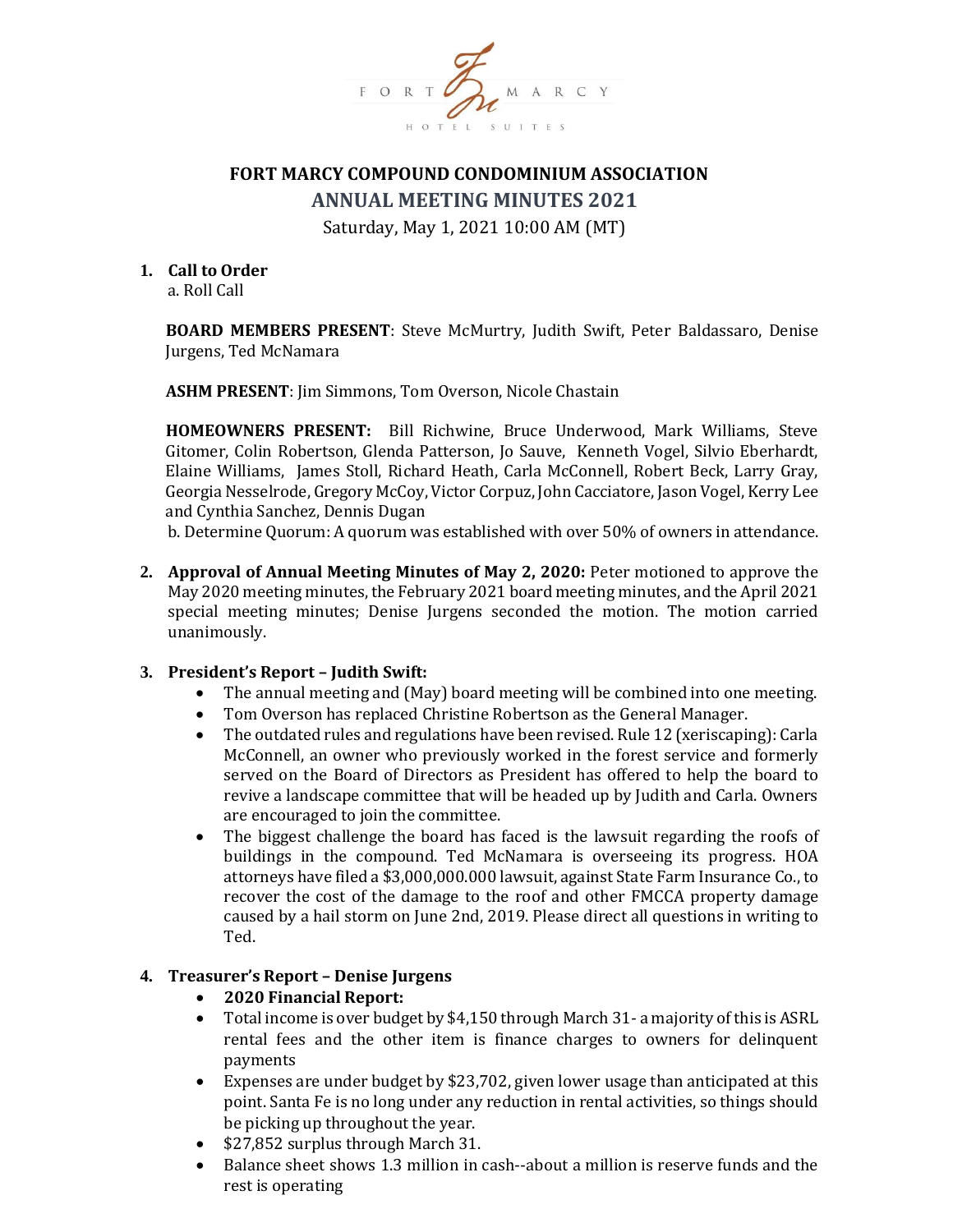- Liabilities are standard. These are bills received at months' end that don't get paid until the next month
- Capital Reserve: \$400,000 for the roof anticipated for 2021, but this may be pulled out with the full project upcoming.
- **Denise Jurgens motioned to approve the budget as presented; Judith Swift seconded the motion. The motion carried unanimously.**

## **5. ASRL Management Report – Tom Overson**

- **Maintenance Report:**
- **Completed:** Power washing, exterior trim paint, dog waste receptacles and signs along Kearney
- **Ongoing:** Replacement of batteries for the alarm system, additional solar power LED lights along pathways. There have been break-ins to the storage units, so after studying options we are now installing updated deadbolts with a steplate. Removed debris and overgrown trees from the property. Update to internet servers for better connectivity. Tom has been working with Carla McConnell on external spigot options. Emails will be sent to owners who have deficient spigots that need repair or replacement. The valve should be frost-free, and must include a backflow preventor, if any automatic irrigation device or system is attached to the spigot. This is often included as part of the system, but if not, it must be added. Tom has these in stock at the office for owner purchase. ASRL can install them and bill owners or owners can contract them out. There are two different sizes- make sure to get the right size so it's flush with the building. Tom has been looking with Steve McMurtry into solar power. Replacement of smoke alarms, heat detectors, and ProScape tree maintenance is ongoing. The pool is open by appointment only.
- **Future:** Waiting on warmer weather for stucco**,** stain & steel gazebo**,** parking lot striper done by ASRL, loose bricks on pathways**,** pothole repair

### **6. Old Business**

- Roof Repair Update Ted McNamara said that we are still in the opening stage. About 10 days ago, the attorneys filed a suit in the state court, a formal procedure, which reinforces the claim against State Farm. Until now, State Farm has been minimally responsive to the association's claim, which we' were told is not surprising prior to a suit being filed.
- The suit is well-founded. Almost all HVACs on the roofs were damaged by the hail storm on June 2, 2019. The insurance policy of the association is the primary policy with respect to any damage on roofs or structures of buildings. Therefore, owners are likely to find their insurance policy is secondary and that insurer will wait to see what happens with the primary insurance company. You can make the claim at any time, but according to NM law, if you intend to go to court, you must make the claim within two years of the incident. This is why the attorneys filed the suit 10 days ago as we don't want the period to lapse. Please talk to your insurance company or other experts. The members of the board are constrained and cannot offer any advice, as the board has filed the association's suit.
- With respect to the HVACs, Ted has emailed details of the approximate levels of damage to owners who requested them.
- We are awaiting a response to the filing by State Farm. Under NM law, the case will be put on a docket in the state court. The attorneys anticipate State Farm petitioning the state court to have it transferred to federal court because State Farm is not a NM entity, so this is an interstate commerce matter.
- Nothing in this case suggests a special assessment to owners.